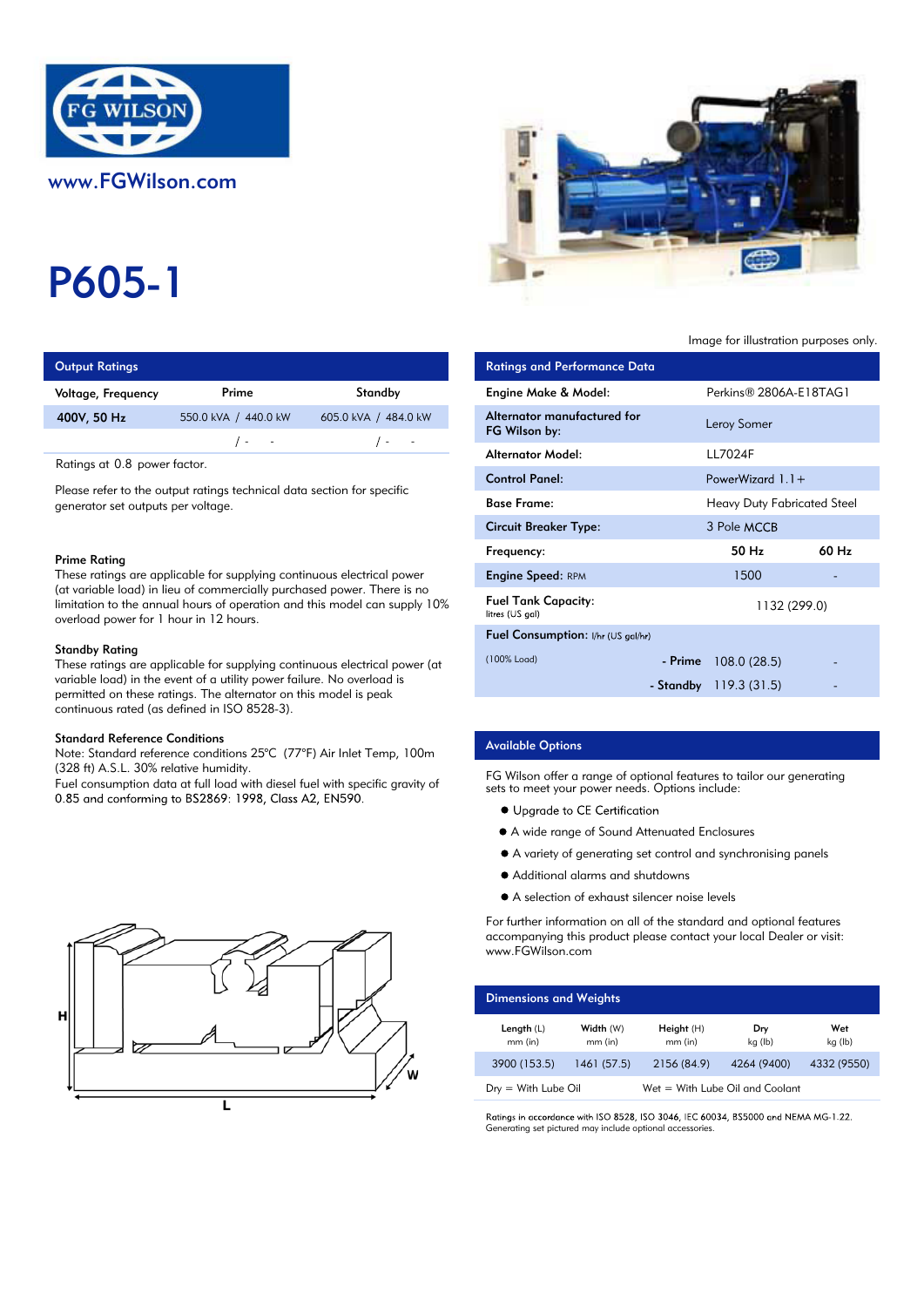| <b>Engine Technical Data</b>                                      |                        |                                                 | <b>Air Systems</b>                                                          |                                    | 50 Hz                    | 60 Hz |
|-------------------------------------------------------------------|------------------------|-------------------------------------------------|-----------------------------------------------------------------------------|------------------------------------|--------------------------|-------|
| No. of Cylinders / Alignment:                                     |                        | $6/ln$ Line                                     | Air Filter Type:                                                            |                                    | Non Canister             |       |
| Cycle:                                                            |                        | 4 Stroke                                        | <b>Combustion Air Flow: m3/min (cfm)</b>                                    |                                    |                          |       |
| Bore / Stroke: mm (in)                                            |                        | 145.0 (5.7)/183.0 (7.2)                         |                                                                             | - Prime                            | 37.0 (1307)              |       |
| Induction:                                                        |                        | Turbocharged Air To Air<br><b>Charge Cooled</b> |                                                                             |                                    | - Standby $40.0(1413)$   |       |
| <b>Cooling Method:</b>                                            |                        | Water                                           | <b>Max. Combustion Air Intate</b><br><b>Restriction:</b> $kPa$ (in $H_2O$ ) |                                    | 6.4(25.7)                |       |
| <b>Governing Type:</b>                                            |                        | Electronic                                      |                                                                             |                                    |                          |       |
| <b>Governing Class:</b>                                           |                        | ISO 8528 G2                                     |                                                                             |                                    |                          |       |
| <b>Compression Ratio:</b>                                         |                        | 14.5:1                                          | <b>Cooling System</b>                                                       |                                    | 50 Hz                    | 60 Hz |
| Displacement:   (cu. in)                                          |                        | 18.1 (1104.5)                                   | Cooling System Capacity: I (US gal)                                         |                                    | 68.5 (18.1)              |       |
| <b>Moment of Inertia:</b> kg m <sup>2</sup> (lb/in <sup>2</sup> ) |                        | 7.44 (25424)                                    | <b>Water Pump Type:</b>                                                     |                                    | Centrifugal              |       |
| <b>Engine Electrical System:</b>                                  |                        |                                                 |                                                                             |                                    |                          |       |
| - Voltage / Ground                                                |                        | 24/Negative                                     |                                                                             | Heat Rejected to Water & Lube Oil: |                          |       |
|                                                                   | - Battery Charger Amps | 70                                              | kW (Btu/min)                                                                |                                    | $-$ Prime 185.0 (10521)  |       |
| Weight: $kg (lb)$<br>- Dry<br>2050 (4519)                         |                        |                                                 |                                                                             | - Standby 190.9 (10856)            | $\overline{\phantom{a}}$ |       |
|                                                                   |                        |                                                 | Heat Radiation to Room: Heat radiated from engine and alternator            |                                    |                          |       |
|                                                                   | - Wet                  | 2158 (4758)                                     | $kW$ ( $Btu/min$ )                                                          |                                    | $-Drima = 709(1032)$     |       |

| <b>Air Systems</b>                                                        | 50 Hz                | 60 Hz |
|---------------------------------------------------------------------------|----------------------|-------|
| Air Filter Type:                                                          | Non Canister         |       |
| <b>Combustion Air Flow:</b> $m^3/m$ in (cfm)                              |                      |       |
|                                                                           | - Prime $37.0(1307)$ |       |
| - Standby                                                                 | 40.0 (1413)          |       |
| <b>Max. Combustion Air Intate</b><br><b>Restriction:</b> kPa (in $H_2O$ ) | 6.4(25.7)            |       |

| 14.5:1         | <b>Cooling System</b>                                                     | 50 Hz                                                                   | 60 Hz |  |  |  |
|----------------|---------------------------------------------------------------------------|-------------------------------------------------------------------------|-------|--|--|--|
| 18.1 (1104.5)  | Cooling System Capacity: I (US gal)                                       | 68.5(18.1)                                                              |       |  |  |  |
| 7.44 (25424)   | Water Pump Type:                                                          | Centrifugal                                                             |       |  |  |  |
|                | Heat Rejected to Water & Lube Oil:                                        |                                                                         |       |  |  |  |
| 24/Negative    | kW (Btu/min)                                                              | $-$ Prime 185.0 (10521)                                                 |       |  |  |  |
| 70             |                                                                           | - Standby 190.9 (10856)                                                 |       |  |  |  |
| 2050 (4519)    |                                                                           | <b>Heat Radiation to Room:</b> Heat radiated from engine and alternator |       |  |  |  |
| 2158 (4758)    | kW (Btu/min)<br>- Prime                                                   | 70.9 (4032)                                                             |       |  |  |  |
|                | - Standby                                                                 | 73.5 (4180)                                                             |       |  |  |  |
|                | Radiator Fan Load: kW (hp)                                                | 9.0(12.1)                                                               |       |  |  |  |
| 50 Hz<br>60 Hz | Radiator Cooling Airflow: $m^3/m$ in (cfm)                                | 373.2 (13179)                                                           |       |  |  |  |
| 1500           | <b>External Restriction to</b><br><b>Cooling Airflow:</b> Pa (in $H_2O$ ) | 125(0.5)                                                                |       |  |  |  |

Designed to operate in ambient conditions up to 50°C (122°F).

Contact your local FG Wilson Dealer for power ratings at specific site conditions.

| <b>Lubrication System</b>      |                |
|--------------------------------|----------------|
| Oil Filter Type:               | Eco, Full Flow |
| Total Oil Capacity: I (US gal) | 55.5(14.7)     |
| Oil Pan: $1(US gal)$           | 53.5(14.1)     |
| Oil Type:                      | API CH4 / CI4  |
| <b>Oil Cooling Method:</b>     | Water          |

| <b>Exhaust System</b>                           | 50 Hz       | $60$ Hz |
|-------------------------------------------------|-------------|---------|
| Maximum Allowable Back Pressure:<br>kPa (in Hg) | 6.9(2.0)    |         |
| <b>Exhaust Gas Flow:</b> $m^3/m$ in (cfm)       |             |         |
| - Prime                                         | 88.0 (3108) |         |
| - Standby                                       | 95.3 (3365) |         |
| Exhaust Gas Temperature: °C (°F)                |             |         |
| - Prime                                         | 521 (969)   |         |
| - Standby                                       | 523 (974)   |         |
|                                                 |             |         |

| Performance                 |           | $50$ Hz        | 60 Hz |
|-----------------------------|-----------|----------------|-------|
| <b>Engine Speed:</b> rpm    |           | 1500           |       |
| Gross Engine Power: kW (hp) |           |                |       |
|                             | - Prime   | 495.0 (664.0)  |       |
|                             | - Standby | 544.0 (730.0)  | -     |
| <b>BMEP:</b> $kPa$ (psi)    |           |                |       |
|                             | - Prime   | 2184.0 (316.8) |       |
|                             | - Standby | 2400.0 (348.1) |       |

|                          | <b>Fuel System</b> |                                           |                          |                         |             |
|--------------------------|--------------------|-------------------------------------------|--------------------------|-------------------------|-------------|
| <b>Fuel Filter Type:</b> |                    |                                           |                          | Eco Replaceable Element |             |
| Recommended Fuel:        |                    |                                           | Class A2 Diesel, BSEN590 |                         |             |
|                          |                    | <b>Fuel Consumption:</b> I/hr (US gal/hr) |                          |                         |             |
|                          |                    | 110%                                      | 100%                     | 75%                     | 50%         |
|                          | Prime              | Load                                      | Load                     | Load                    | Load        |
|                          | 50 Hz              | 119.3(31.5)                               | 108.0 (28.5)             | 81.5(21.5)              | 57.8 (15.3) |
|                          | 60 Hz              |                                           |                          |                         |             |
|                          |                    |                                           |                          |                         |             |
|                          |                    |                                           | 100%                     | 75%                     | 50%         |
|                          | <b>Standby</b>     |                                           | Load                     | Load                    | Load        |
|                          | 50 Hz              |                                           | 119.3 (31.5)             | 89.2 (23.6)             | 62.3(16.5)  |
|                          | 60 Hz              |                                           |                          |                         |             |

(Based on diesel fuel with a specific gravity of 0.85 and conforming to BS2869, Class A2)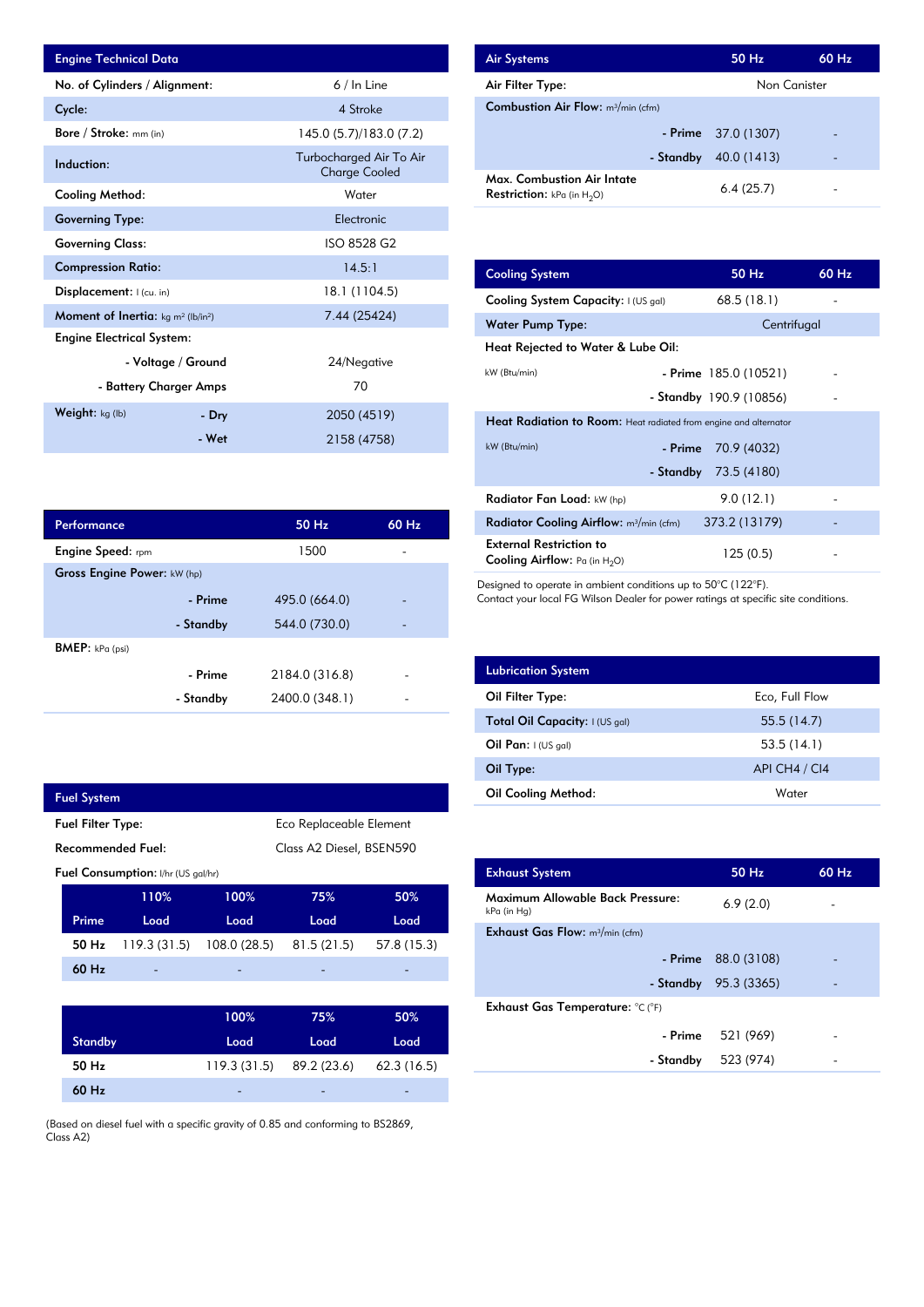| <b>Alternator Physical Data</b> |                  |
|---------------------------------|------------------|
| Manufactured for FG Wilson by:  | Leroy Somer      |
| Model:                          | <b>LL7024F</b>   |
| No. of Bearings:                |                  |
| <b>Insulation Class:</b>        | н                |
| <b>Winding Pitch Code:</b>      | $2/3 - 6$        |
| Wires:                          | 12               |
| Ingress Protection Rating:      | IP <sub>23</sub> |
| <b>Excitation System:</b>       | AREP             |
| <b>AVR Model:</b>               | R450M            |

| <b>Alternator Operating Data</b>         |                                                            |
|------------------------------------------|------------------------------------------------------------|
| Overspeed: rpm                           | 2250                                                       |
| <b>Voltage Requation: (Steady state)</b> | $+/- 0.5%$                                                 |
| Wave Form NEMA $=$ TIF:                  | 50                                                         |
| Wave Form IEC $=$ THF:                   | 2.0%                                                       |
| <b>Total Harmonic content LL/LN:</b>     | 4.0%                                                       |
| Radio Interference:                      | Suppression is in line with European<br>Standard EN61000-6 |
| Radiant Heat: kW (Btu/min)               |                                                            |
| - 50 Hz                                  | 34.3 (1951)                                                |
| - 60 Hz                                  |                                                            |

| Alternator<br><b>Performance Data:</b> |          |          | 50 Hz    |  |
|----------------------------------------|----------|----------|----------|--|
| Data Item                              | 415/240V | 400/230V | 380/220V |  |
|                                        |          |          |          |  |
| <b>Motor Starting</b>                  | 1475     | 1376     | 1249     |  |
| Capability* kVA                        |          |          |          |  |
| <b>Short Circuit</b>                   | 300      | 300      | 300      |  |
| Capacity** %                           |          |          |          |  |
| <b>Reactances: Per Unit</b>            |          |          |          |  |
| Xd                                     | 2.826    | 3.042    | 3.370    |  |
| X'd                                    | 0.147    | 0.158    | 0.175    |  |
| $X^{\prime\prime}$ d                   | 0.117    | 0.125    | 0.139    |  |

Reactances shown are applicable to prime ratings.

\*Based on 30% voltage dip at 0.6 power factor and AREP excitation system.

\*\*With optional permanent magnet generator or AREP excitation.

| Output Ratings Technical Data 50 Hz |        |       |          |       | Output Ratings Technical Data 60 Hz |  |     |        |          |  |
|-------------------------------------|--------|-------|----------|-------|-------------------------------------|--|-----|--------|----------|--|
| Voltage                             | Prime: |       | Standby: |       | Voltage                             |  |     | Prime: | Standby: |  |
|                                     | kVA    | kW    | kVA      | kW    |                                     |  | kVA | kW     | kVA      |  |
| 415/240V                            | 550.0  | 440.0 | 605.0    | 484.0 |                                     |  |     |        |          |  |
| 400/230V                            | 550.0  | 440.0 | 605.0    | 484.0 |                                     |  |     |        |          |  |
| 380/220V                            | 550.0  | 440.0 | 605.0    | 484.0 |                                     |  |     |        |          |  |
|                                     |        |       |          |       |                                     |  |     |        |          |  |
|                                     |        |       |          |       |                                     |  |     |        |          |  |
|                                     |        |       |          |       |                                     |  |     |        |          |  |
|                                     |        |       |          |       |                                     |  |     |        |          |  |
|                                     |        |       |          |       |                                     |  |     |        |          |  |
|                                     |        |       |          |       |                                     |  |     |        |          |  |
|                                     |        |       |          |       |                                     |  |     |        |          |  |
|                                     |        |       |          |       |                                     |  |     |        |          |  |
|                                     |        |       |          |       |                                     |  |     |        |          |  |